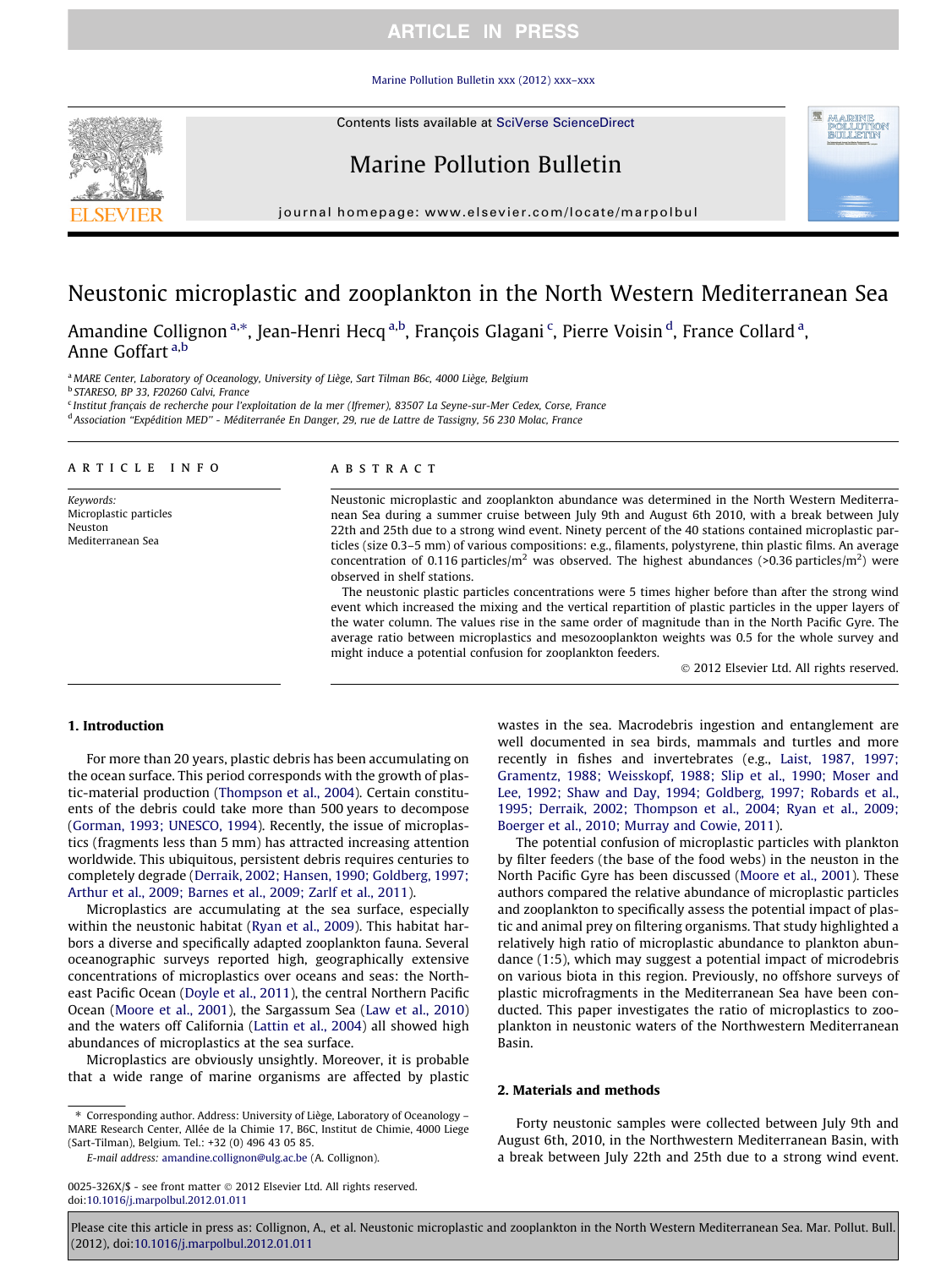The samples were collected at sea. A greater sampling effort was made across the Liguro-Provençal Front [\(Fig. 1\)](#page-1-0). The stations have been numbered 1–41 (station 8 was excluded due to a sampling problem).

The samples were collected with a manta trawl net lined with 0.333 mm mesh ([Ryan et al., 2009\)](#page-3-0). The size of the rectangular net opening was  $0.6 \times 0.2$  m<sup>2</sup>. The trawl sampled the top 10 cm of the sea surface at an average speed of 2.5 knots for 20 min for each sample. The trawl was towed from a boom installed on the side of the boat to prevent the disturbance of the debris by the bow wave.

Before transferring the samples from the collector to the jar, the net was washed to collect all plankton and debris stuck in the mesh. The samples were then reduced to a volume of 0.20 L and fixed in 2.5% formalin.

The samples were placed in graduated cylinders to separate the plastic particles from organic tissue by gravity. The organic tissue sank and was deposited relatively thickly on the bottom of the tubes, whereas the plastic fragments floated. The organic tissue and the plastic were examined, sorted and measured under a binocular microscope. Plastic particles between 0.333 and 5 mm in size were considered. The abundance of microplastic particles was expressed as number per sea surface area sampled (particles/m<sup>2</sup>). The microplastic particles were weighed (accuracy: 0.1 mg) after drying the material for 24 h at 50  $\degree$ C.

The zooplankton volume was measured after 24 h of sedimentation in the graduated cylinders. The dry weight of zooplankton has been estimated according to the ratio of 20.3 mg/mL obtained experimentally [\(Leborgne, 1975](#page-3-0)). The results are expressed in mg/  $m<sup>2</sup>$ .

#### 3. Results and discussion

Ninety percent of the 40 stations contained microplastic particles (size 0.333–5 mm) of various types: e.g., filaments, polystyrene, or thin plastic films. Thirty percent of the samples contained more than 0.1 particles/m<sup>2</sup>. A total of 4371 microplastic particles, with a total dry weight of 7.9 g, were collected. The mean weight of the microplastics was 1.81 mg per particle, with a mean concentration of 2.02 mg/m<sup>2</sup>. An average concentration of

#### Table 1

Synthesis of the survey results (mean microplastic particles and zooplankton).

|                                | <b>Microplastics</b> |                   | Zooplankton dry weight |  |
|--------------------------------|----------------------|-------------------|------------------------|--|
|                                | particles/ $m2$      | mg/m <sup>2</sup> | mg/m <sup>2</sup>      |  |
| Mean value                     | 0.116                | 0.202             | 0.438                  |  |
| Minimal value                  | 0                    | 0                 | 0.041                  |  |
| Maximal value                  | 0.892                | 2.28              | 1.81                   |  |
| East part (mean)               | 0.164                | 0.306             | 0.406                  |  |
| Western part (mean)<br>(Storm) | 0.050                | 0.060             | 0.480                  |  |

0.116 particles/ $m<sup>2</sup>$  was observed over the total area investigated ([Table 1\)](#page-1-0).

The values of plastic particle abundance fluctuated widely between the stations: 0 particles/ $m<sup>2</sup>$  at stations 27-28-29-31 (Occidental part); 0.010 particles/ $m^2$  at station 33 (Marseille); 0.892 particles/ $m^2$  at station 9 (Elba Island) [\(Figs. 1 and 2](#page-1-0)). The highest abundances (>0.36 particles/ $m<sup>2</sup>$ ) were observed at the shelf stations (Elba Island and Portofino) associated with the wind direction and in the coastal portion of a transect of 10 stations oriented perpendicular to the Western Corsican coast, where a convergence area is associated with the Liguro-Provençal Front [\(Goffart et al.,](#page-3-0) [2002\)](#page-3-0). During the first period of the survey (Zone A), 61% of the stations showed an average abundance of microplastics greater than 0.05 particles/ $m^2$ . This percentage decreased to 19% for the stations sampled in the second period of the survey (Zone B). This difference could be explained by the impact of the velocity and direction of the wind ([Fig. 3](#page-2-0)). The microplastic particle concentrations measured during the first part of the survey (mean:  $0.306$  mg/m<sup>2</sup>; stations 1–24, Eastern area) before the strong wind event were 5 times higher than those measured during the second part of the survey (mean:  $0.060$  mg/m<sup>2</sup>; stations 25-41, Western area). This significant difference may be explained by the drastic changes in wind conditions (wind force 5–6 B) during the second part of the survey. The resulting wind stress increased the mixing and the vertical redistribution of the plastic particles in the upper layers of the water column.

The mean abundance of microplastics estimated here is of the same order of magnitude as that found for the North Pacific Gyre  $(0.334 \text{ particles/m}^2, \text{ Moore et al., } 2001).$  However, the present



<span id="page-1-0"></span>Fig. 1. Distribution of the zooplankton dry weight and the mass of the microplastic particles  $(mg/m^2)$  present in the neuston samples collected in the two areas.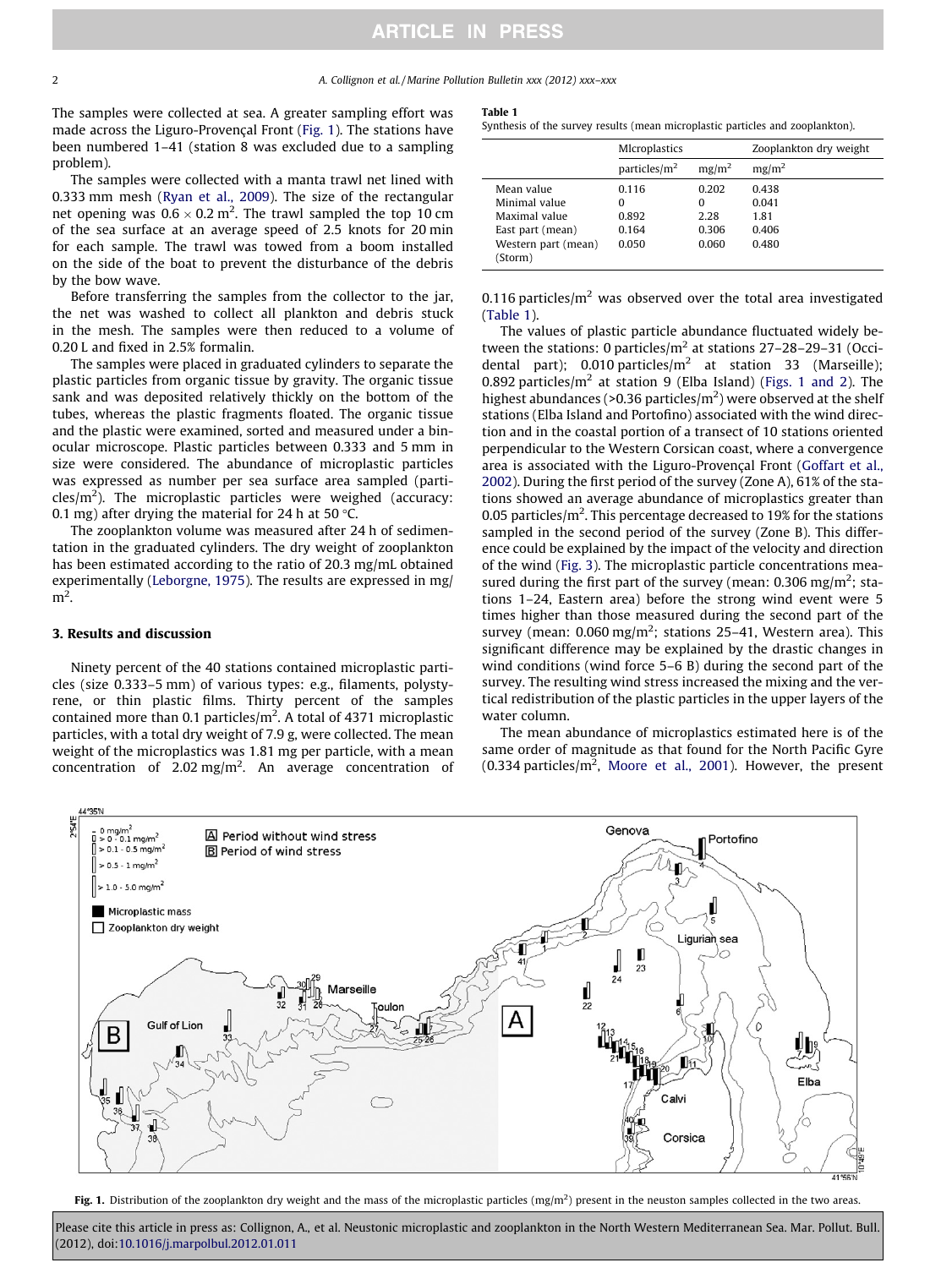## **ARTICLE IN PRESS**

#### A. Collignon et al. / Marine Pollution Bulletin xxx (2012) xxx–xxx 33



Fig. 2. Amount of plastic (particles/ $m<sup>2</sup>$ ) at the different stations.



Fig. 3. Frequency of the stations related to the classes of microplastic abundance (particles/m<sup>2</sup>) for both parts of the survey (without wind stress and after wind stress).

values are significantly higher than those obtained from 20 years of monitoring in the Caribbean Sea (0.001 particles/ $m^2$ ) and in the Gulf of Maine (0.002 particles/ $m<sup>2</sup>$ ) as well as in the North Atlantic Gyre (0.020 particles/ $m^2$ ), where the Subtropical Convergence is responsible for the accumulation of floating particles ([Law et al.,](#page-3-0) [2010](#page-3-0)) [\(Table 2](#page-3-0)). It is probable that the high microdebris abundances obtained in this assessment are due to the specific configuration of the semi-enclosed Mediterranean system. The Mediterranean is subject to permanent waste inputs, such as that occurring on the continental shelf of the Golf du Lion. This area is affected by the outflow from the Rhone River and by NW winds (the Mistral and Tramontane winds) that flush wastes towards offshore waters [\(Galgani et al., 2000](#page-3-0)).

This first set of results suggests that the mean weight of particles was smaller in this study (1.81 mg) than in the North Pacific Gyre (14.97 mg). In the North Pacific Gyre, microplastics derived from fishing or nautical activities were primarily encountered ([Moore et al., 2002](#page-3-0)). In contrast, smaller material flushed at sea from continental output was recorded in Northwestern Mediterranean coastal waters, where most of the particles (69%) were smaller than 2 mm. This difference could be due to more intense mechanical action, a longer residence time (older debris) or more substantial fouling involving larger debris.

<span id="page-2-0"></span>The zooplankton weight fluctuated between 0.041 mg/m<sup>2</sup> and 1.81 mg/m<sup>2</sup>, and the average zooplankton weight was similar in the western (0.480 mg/m<sup>2</sup>) and the eastern (0.406 mg/m<sup>2</sup>) parts of the area investigated [\(Table 1](#page-1-0)). The zooplankton, unlike the microplastics, is relatively unaffected by wind stress and mixing and can swim to maintain its distribution in the neustonic layers. The average ratio between the microplastic and mesozooplankton weights was 0.5 for the whole survey and is relatively low compared to other regions [\(Moore et al., 2001](#page-3-0)).

Few studies have addressed the impact of microplastics on filter-feeding organisms or other planktivorous animals. Microplastics in great abundance within the photic zone could both compete with and threaten the plankton. The neustonic habitat is a feeding area for various organisms that capture plankton actively or through water filtering. Laboratory experiments demonstrate that amphipods, barnacles and worms could ingest microplastics. In these experiments, plastic fragments were found in the stomachs of the experimental animals [\(Thompson et al.,](#page-3-0) [2004](#page-3-0)). Salps can also be affected ([Moore et al., 2001\)](#page-3-0) because they cannot differentiate plastic fragments from plankton. Microplastics were found in the guts of certain planktivorous fishes (Myctophidae, Stomiidae and Scomberesocidae) in the North Pacific Gyre, with an average of 2.1 pieces per fish [\(Boerger et al., 2010](#page-3-0)). In the Mediterranean during the present survey, plastic microdebris were found in the stomachs of myctophids (Myctophum punctatum) (Laboratoire Biodoxis/Foundation CIMA, unpublished data).

In conclusion, many aspects of the distribution and impact on the environment of microplastics require further study. The physiological effects related to plastic ingestion are poorly understood, as are the implications of plastic ingestion for food chains. Microplastics can be a significant carrier of lipophilic chemicals (POPs)